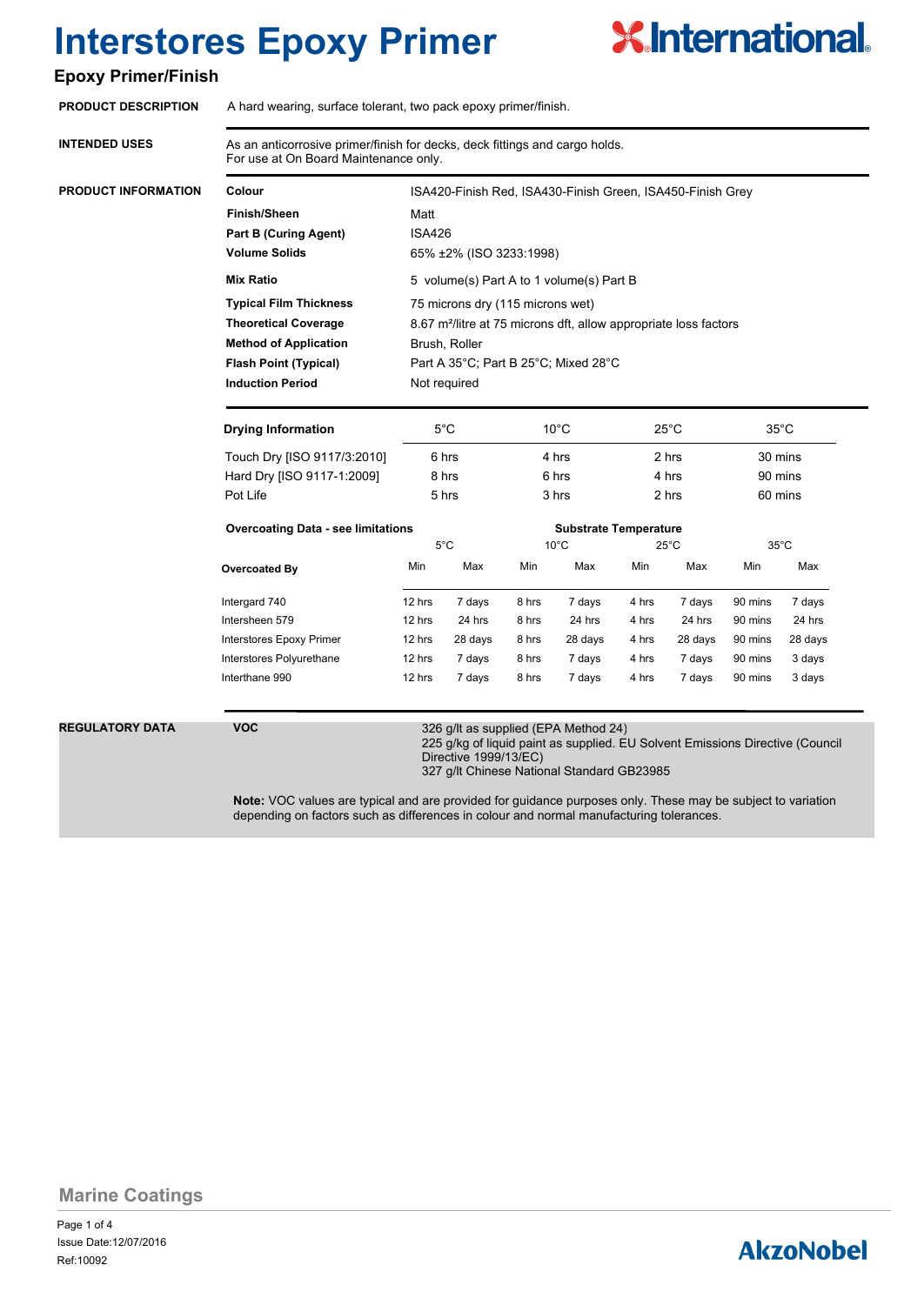

**Epoxy Primer/Finish**

### **CERTIFICATION**

- When used as part of an approved scheme, this product has the following certification:
- Food Contact Carriage of Grain (NOHH)
- Fire Resistance Marine Equipment Directive compliant
- Fire Resistance Surface Spread of Flame (Exova Warringtonfire)
- Fire Resistance Smoke & Toxicity (Exova Warringtonfire)

Consult your International Paint representative for details.

**SYSTEMS AND** Consult your International Paint representative for the system best suited for the surfaces to be protected. **COMPATIBILITY**

#### Use in accordance with the standard Worldwide Marine Specifications. **SURFACE PREPARATIONS**

All surfaces to be coated should be clean, dry and free from contamination. High pressure fresh water wash or fresh water wash, as appropriate, and remove all oil or grease, soluble contaminants and other foreign matter in accordance with SSPC-SP1 solvent cleaning.

### **OBM - Exposed steel and corrosion:**

Hand or power tool clean to a minimum St2 (ISO 8501-1:2007). Note, all scale must be removed and areas which cannot be prepared adequately by chipping or needle gun should be spot blasted to a minimum standard of Sa2 (ISO 8501-1:2007). Typically this would apply to C or D grade steel in this standard. Interstores Epoxy Primer is suitable for overlap onto most aged coating systems. Loose or flaking coatings should be removed back to a firm edge and Interstores Epoxy Primer should be applied to overlap the existing coating by 2-3 centimetres (one inch). Glossy epoxies and polyurethanes may require abrasion.

#### **Intact Coatings:**

This product may be applied as a full coat over most generic types of paint that have been aged for at least 3 months. It is advisable that a small trial be carried out before applying a full coat over certain generic types. Consult International Paint for acceptable generic types and extent of surface preparation required. Accurate film thickness control is essential, particularly when overcoating existing systems.

Consult your International Paint representative for specific recommendations.

#### **NOTE**

**For use in Marine situations in North America, the following surface preparation standards can be used: SSPC-SP10 in place of Sa2½ (ISO 8501-1:2007) SSPC-SP6 in place of Sa2 (ISO 8501-1:2007) SSPC-SP2 in place of St2 (ISO 8501-1:2007)**

### **Marine Coatings**

Page 2 of 4 Ref:10092 Issue Date:12/07/2016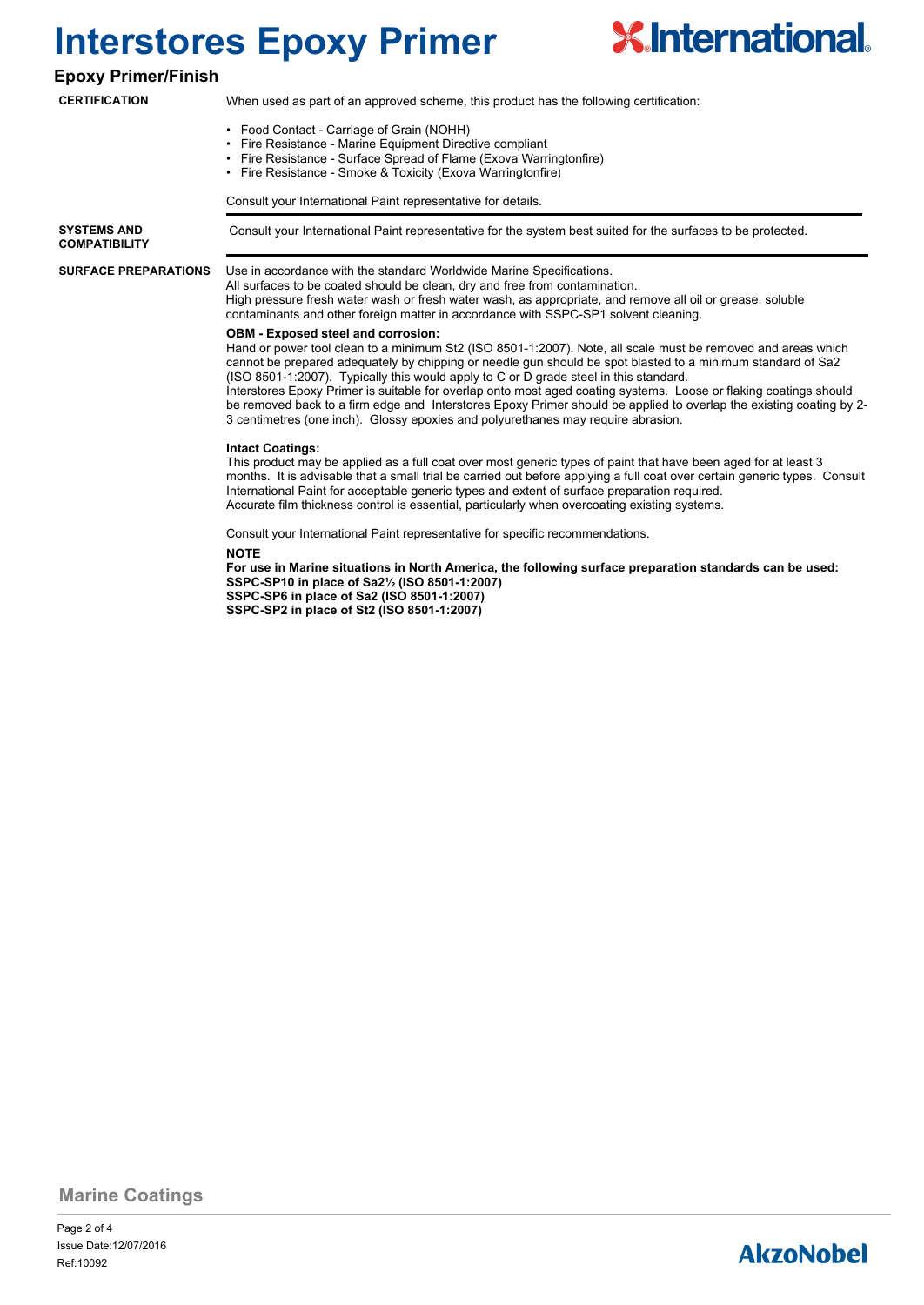

## **Epoxy Primer/Finish**

| <b>APPLICATION</b>                |                                                                                                                                                                                                                                                                                                                                                                                                                                                                                                                                                                                                                                                                                                                                                                                                                                                                                                                                                                                                                                                                                |  |  |  |  |  |  |
|-----------------------------------|--------------------------------------------------------------------------------------------------------------------------------------------------------------------------------------------------------------------------------------------------------------------------------------------------------------------------------------------------------------------------------------------------------------------------------------------------------------------------------------------------------------------------------------------------------------------------------------------------------------------------------------------------------------------------------------------------------------------------------------------------------------------------------------------------------------------------------------------------------------------------------------------------------------------------------------------------------------------------------------------------------------------------------------------------------------------------------|--|--|--|--|--|--|
| <b>Mixing</b>                     | Material is supplied in 2 containers as a unit. Always mix a complete unit in the proportions supplied.<br>(1) Agitate Base (Part A) with a power agitator.<br>(2) Combine entire contents of Curing Agent (Part B) with Base (Part A) and mix thoroughly with power agitator.                                                                                                                                                                                                                                                                                                                                                                                                                                                                                                                                                                                                                                                                                                                                                                                                 |  |  |  |  |  |  |
| <b>Thinner</b>                    | Thinning is not normally required. Consult the local representative for advice during application in extreme<br>conditions. Do not thin more than allowed by local environmental legislation.                                                                                                                                                                                                                                                                                                                                                                                                                                                                                                                                                                                                                                                                                                                                                                                                                                                                                  |  |  |  |  |  |  |
| <b>Airless Spray</b>              | Application by airless spray is not recommended.                                                                                                                                                                                                                                                                                                                                                                                                                                                                                                                                                                                                                                                                                                                                                                                                                                                                                                                                                                                                                               |  |  |  |  |  |  |
| <b>Conventional Spray</b>         | Application by conventional spray is not recommended.                                                                                                                                                                                                                                                                                                                                                                                                                                                                                                                                                                                                                                                                                                                                                                                                                                                                                                                                                                                                                          |  |  |  |  |  |  |
| <b>Brush</b>                      | Recommended                                                                                                                                                                                                                                                                                                                                                                                                                                                                                                                                                                                                                                                                                                                                                                                                                                                                                                                                                                                                                                                                    |  |  |  |  |  |  |
| <b>Roller</b>                     | Recommended                                                                                                                                                                                                                                                                                                                                                                                                                                                                                                                                                                                                                                                                                                                                                                                                                                                                                                                                                                                                                                                                    |  |  |  |  |  |  |
| Cleaner                           | International GTA220/GTA822                                                                                                                                                                                                                                                                                                                                                                                                                                                                                                                                                                                                                                                                                                                                                                                                                                                                                                                                                                                                                                                    |  |  |  |  |  |  |
| <b>Work Stoppages and Cleanup</b> | Clean all equipment immediately after use with International GTA220/GTA822. Do not exceed pot life limitations.<br>All surplus materials and empty containers should be disposed of in accordance with appropriate regional<br>regulations/legislation.                                                                                                                                                                                                                                                                                                                                                                                                                                                                                                                                                                                                                                                                                                                                                                                                                        |  |  |  |  |  |  |
| Welding                           | In the event welding or flame cutting is performed on metal coated with this product, dust and fumes will be<br>emitted which will require the use of appropriate personal protective equipment and adequate local exhaust<br>ventilation. In North America do so in accordance with instruction in ANSI/ASC Z49.1 "Safety in Welding and<br>Cutting."                                                                                                                                                                                                                                                                                                                                                                                                                                                                                                                                                                                                                                                                                                                         |  |  |  |  |  |  |
| <b>SAFETY</b>                     | All work involving the application and use of this product should be performed in compliance with all<br>relevant national Health, Safety & Environmental standards and regulations.                                                                                                                                                                                                                                                                                                                                                                                                                                                                                                                                                                                                                                                                                                                                                                                                                                                                                           |  |  |  |  |  |  |
|                                   | Prior to use, obtain, consult and follow the Material Safety Data Sheet for this product concerning health<br>and safety information. Read and follow all precautionary notices on the Material Safety Data Sheet and<br>container labels. If you do not fully understand these warnings and instructions or if you can not strictly<br>comply with them, do not use this product. Proper ventilation and protective measures must be provided<br>during application and drying to keep solvent vapour concentrations within safe limits and to protect<br>against toxic or oxygen deficient hazards. Take precautions to avoid skin and eye contact (ie. gloves,<br>goggles, face masks, barrier creams etc.) Actual safety measures are dependant on application methods<br>and work environment.<br><b>EMERGENCY CONTACT NUMBERS:</b><br>USA/Canada - Medical Advisory Number 1-800-854-6813<br>Europe - Contact (44) 191 4696111. For advice to Doctors & Hospitals only contact (44) 207 6359191<br>China - Contact (86) 532 83889090<br>R.O.W. - Contact Regional Office |  |  |  |  |  |  |

**Marine Coatings**